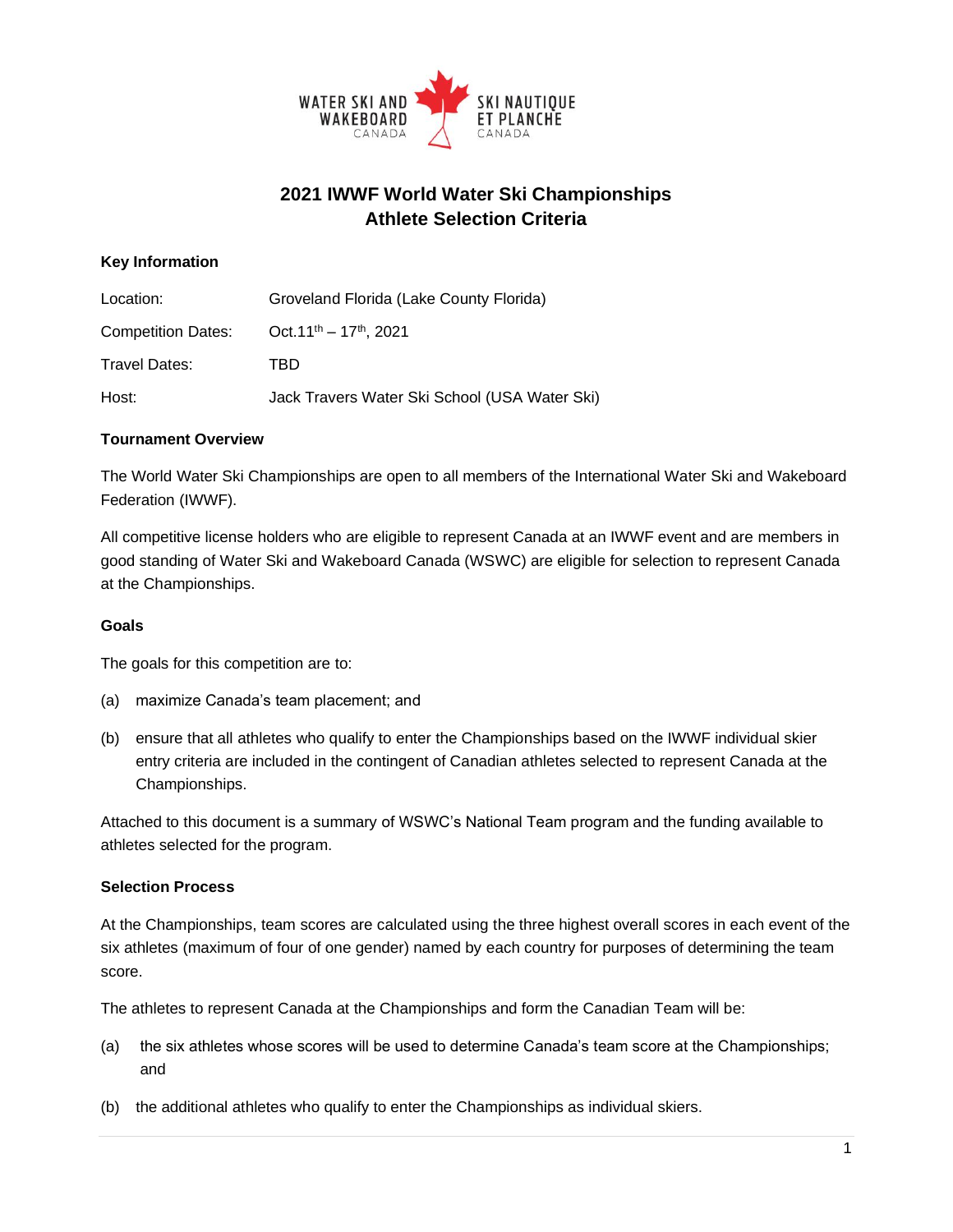

The WSWC High Performance Committee (HPC) reserves the right to change the following criteria if: (a) the format or technical rules of the tournament are changed; or (b) unusual circumstances would result in the application of the criteria being unfair.

**In addition, travel and other public health restrictions imposed because of the COVID pandemic may: (a) adversely affect an athlete's training, tournament scores and competition readiness; and (b) reduce the number of tournaments in which an athlete participates. The HPC may therefore make exceptions to the following criteria when selecting the six athletes whose scores will be used to determine Canada's team score and may: (a) select athletes whose tournament scores have been adversely effected by those restrictions; and (b) not select athletes whose training and competition readiness have been adversely effected by those restrictions. That may result in an athlete with the highest tournament scores not being selected.**

#### *Calculation of Selection Overall Scores*

Subject to the restrictions stated below, the average of each athlete's three best event scores from three tournaments, the results from which qualify for the IWWF's World Rankings List;

during the period from Sept 11<sup>th</sup> 2020 to Sept 13<sup>th</sup> 2021 will be calculated. The three scores to be used must be one of the combinations of scores from the different eligibility periods set out in the following table.

| <b>Eligibility Period 1</b>   | <b>Eligibility Period 2</b>   | <b>Eligibility Period 3</b> |
|-------------------------------|-------------------------------|-----------------------------|
| June 15th 2021 Sept 13th 2021 | Jan 1 2021, to June 14th 2021 | Jan 1 2020 to Dec 31 2020   |
| 3 scores                      | 0 scores                      | 0 scores                    |
| 2 scores                      | score                         | 0 scores                    |
| 2 scores                      | 0 scores                      | 1 score                     |
| 1 score                       | 2 scores                      | 0 scores                    |
| 1 score                       | score                         | 1 score                     |

Each athlete's three score average in each event will be converted to overall points (Selection Overall Score) using the IWWF overall formulas set out below. The 1,000 point score to be used for each event in the overall formulas will be the average of the scores of the top three athletes in each event listed on the May 2021 IWWF World Rankings List whose scores the HPC anticipates will be used in determining a country's team score at the Championships. Those average scores are set out below under the heading "Benchmark Scores". The Benchmark Scores may be revised if the selected athletes from the other participating countries are different from the athletes the HPC anticipated.

#### *Additional Restrictions on Scores*

Each of the athlete's event scores to be used to calculate a Selection Overall Score must be from a separate tournament and a different site.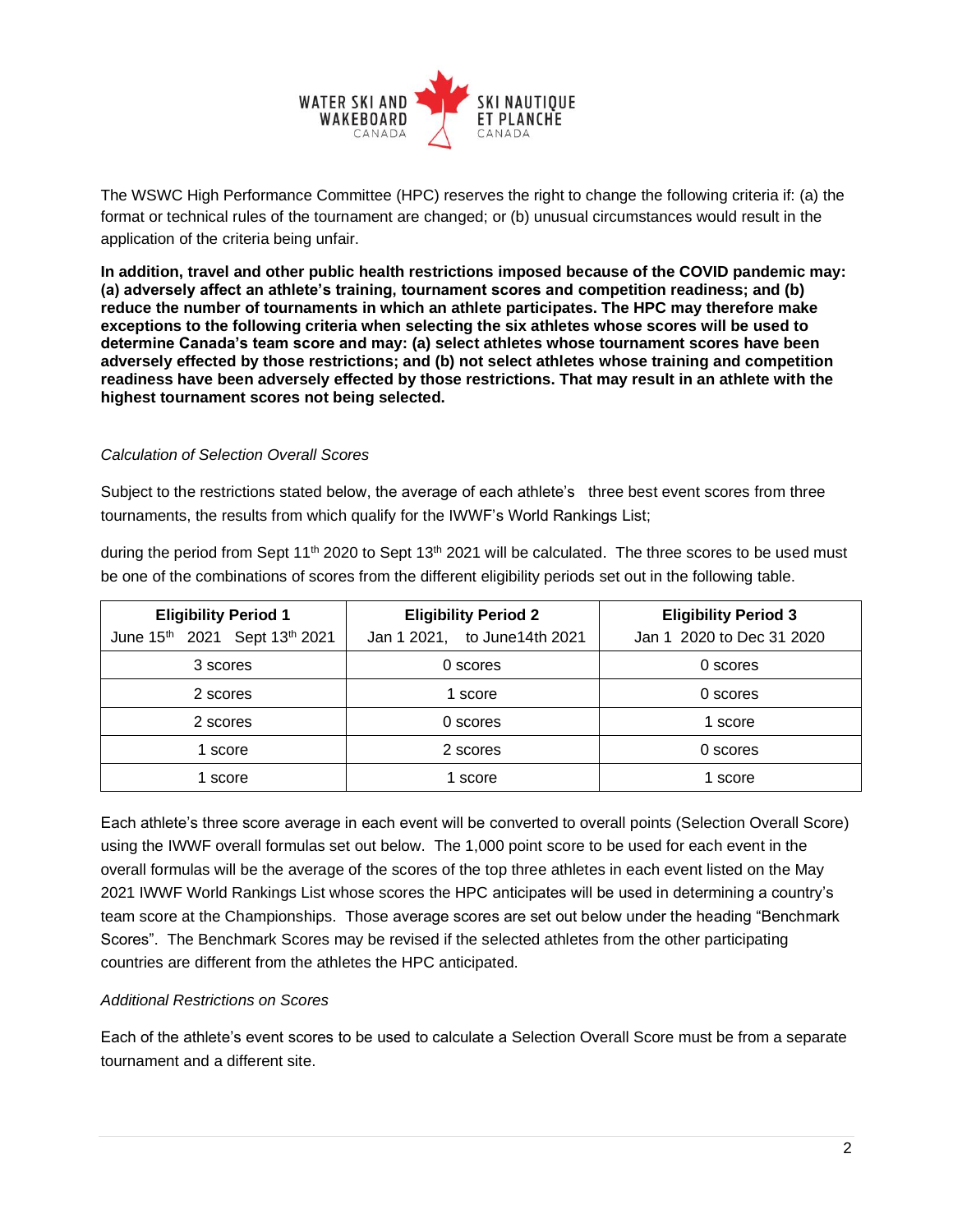

### *Selection of the Team Score Athletes*

The following parameters will be used to select six athletes whose scores will be used to determine Canada's team score at the Championships:

- (a) there can be no more than four athletes of one gender;
- (b) the third highest Selection Overall Score of the previously selected athletes will be used to determine if another athlete's Selection Overall Score will improve the team score; and
- (c) the HPC may, but is not obligated to, select an athlete to provide a backup score even if the athlete has no Selection Overall Score that is higher than the third highest Selection Overall Score of the previously selected athletes; the HPC may exercise its discretion under this clause even if another athlete's Selection Overall Score is higher than the third highest Selection Overall Score of the previously selected athletes.

## *Selection of Alternates*

The HPC may, but is not obligated to, name up to two alternates to the six athletes whose scores will be used to determine Canada's team score at the Championships based on the foregoing selection criteria. The alternates may be selected at the time the six athletes are selected or may be selected at a later date.

#### *Selection of Individual Athletes*

All other athletes who qualify to enter the Championships based on the IWWF individual skier entry criteria will be selected to represent Canada at the Championships and will be part of the Canadian Team. The individual skier entry criteria are set out in the IWWF 2021 Tournament Water Ski Rules. Athletes may review the criteria on the IWWF web site.

#### **Deadline for Submitting Results**

A copy of results for the entire tournament or a ratings sheet, in either case, signed by the Chief of Competition or Chief Judge of each tournament an athlete wants to be used in the selection process must be received by WSWC by email at info@wswc.ca prior to the close of business on Sept 13<sup>th</sup>, 2021. Athletes are responsible for ensuring that all results or rating sheets are received by WSWC by the deadline.

Despite the foregoing paragraph, for the purposes of this selection criteria the HPC may, but is not obligated to, use tournament results posted on the internet if it believes the posted results to be credible.

#### **Timing of Selection**

The HPC will complete the selection of athletes to represent Canada at the Championships and form the Canadian Team promptly following the Sept  $13<sup>th</sup>$  2021 results submission deadline.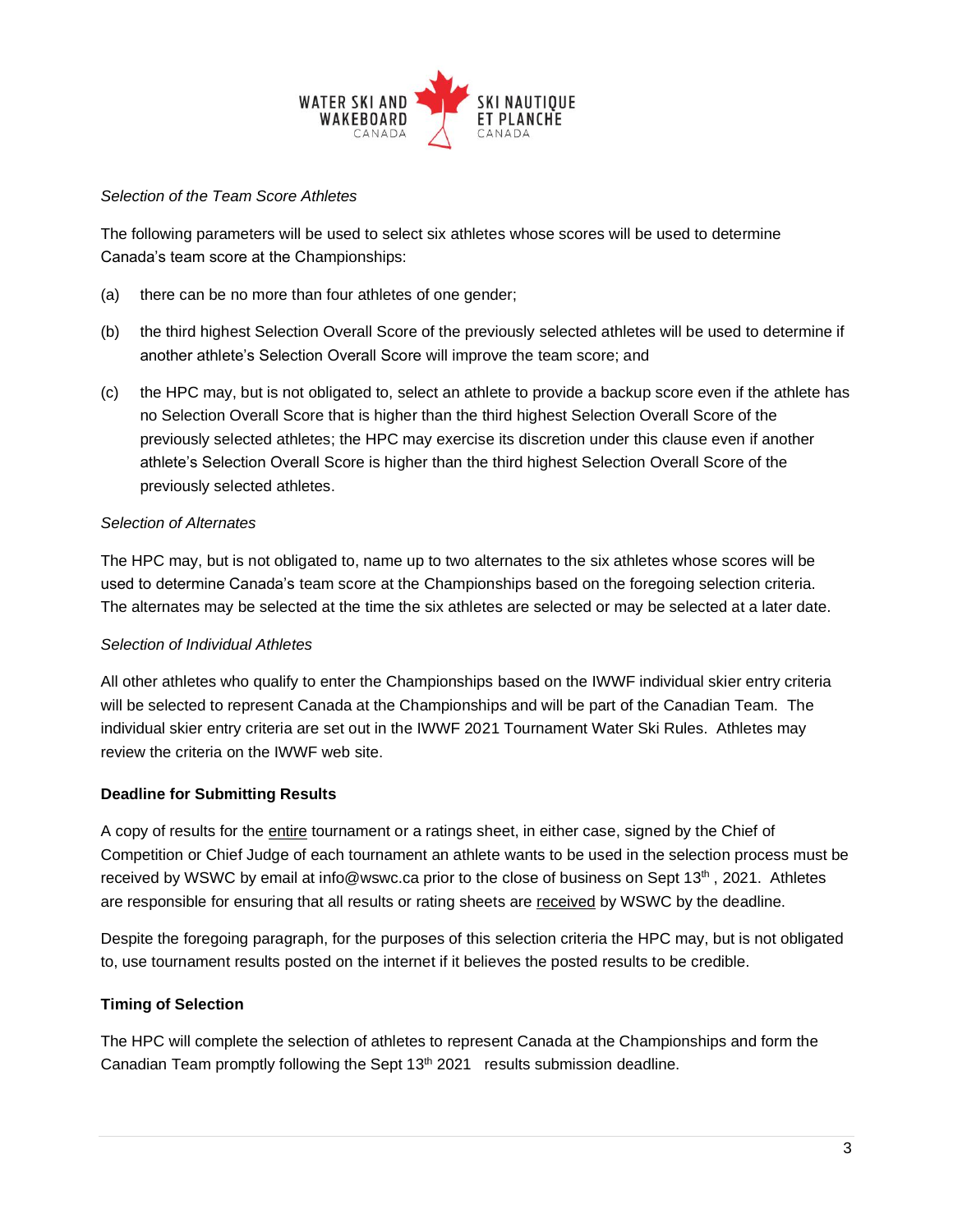

## **Extenuating Circumstances**

If extenuating circumstances prevent an athlete from competing in the required number of tournaments or adversely affect the athlete's performances, the HPC may make exceptions to the selection criteria. If an athlete wants the HPC to consider making exceptions to the selection criteria, the athlete must make a written submission to the HPC. The written submission must be received by WSWC by email at [info@wswc.ca](mailto:info@wswc.ca) no later than the close of business on Aug 16 , 2021 Following receipt of the submission, the HPC may require additional written information from the athlete. The HPC's decision will be communicated to all athletes who may be affected by the decision.

## **Appeals**

An athlete may appeal any decision made pursuant to this document. An appeal shall be made and dealt with in accordance with the most recent version of WSWC's Appeals Policy. A copy of the Appeals Policy is available from WSWC upon request and is posted on the WSWC's web site [\(www.wswc.ca\)](http://www.wswc.ca/).

As a result of the short period of time between the day on which the athletes to attend the Championships will be selected and the team's departure for the Championships, the normal time lines in the Appeal Policy for considering an appeal will have to be shortened in order for the appeal to be completed prior to the team's departure. An appeal should therefore be filed as soon as possible following the team's selection. An appeal filed too close to the team's departure may not be able to be completed before the team's departure.

#### **Code of Conduct**

The HPC may, at any time, disqualify an athlete from being considered for selection to the team or remove an athlete after selection based on current or past behaviour of the athlete that is inconsistent with WSWC's Code of Conduct. A copy of the Code of Conduct is available from WSWC upon request. The HPC will advise the affected athlete of its decision.

#### **Competition Readiness**

The HPC may, at any time, disqualify an athlete from being considered for selection to the team or remove an athlete after selection if, due to illness, injury, lack of physical fitness or other reason that affects the athlete's ability to perform, the HPC believes it unlikely that the athlete will be able to perform at the Championships at a level consistent with the scores upon which the selection of the athlete to the team would be or was based. The HPC will advise the affected athlete of its decision.

#### **Event Participant's Contract**

Each athlete selected to represent Canada at the Championships must sign an event participant's contract agreeing to adhere to all WSWC rules and regulations, including WSWC's Code of Conduct. A copy of that contract is available from WSWC upon request.